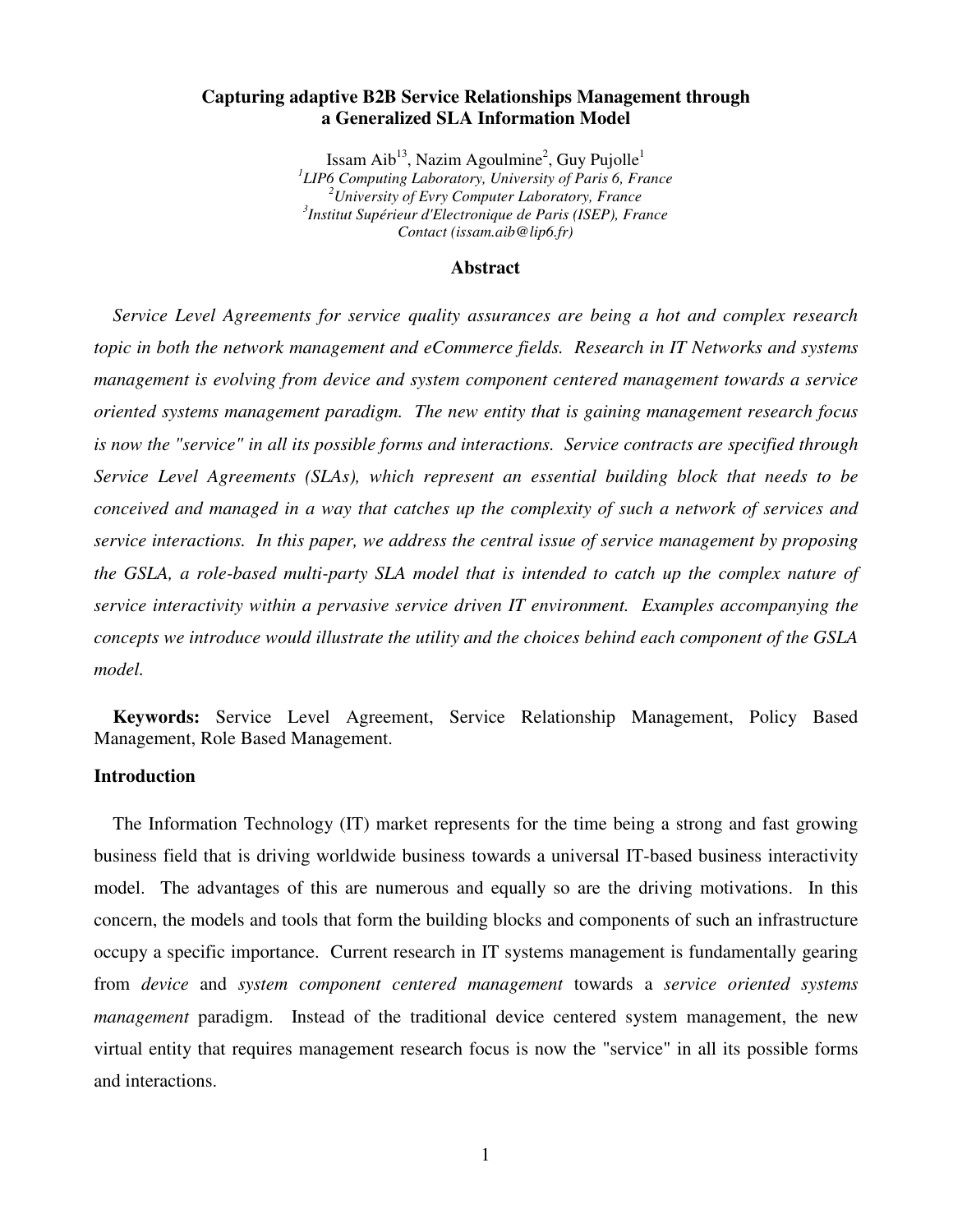A *service instance* is defined through the specification of its different components and their parameters as well as the intended quality of these parameters which is defined into a Service Level Agreement (SLA). SLA modeling is being a hot research topic in networks and overall systems management, as it constitutes the key starting point of any strong management infrastructure. Such a modeling should take into account current facts in the business market but equally well and perhaps more important the future tendency of such a market so as the modeling would be rightly flexible. Traditionally, an SLA is defined as a contract between a service provider and a customer that defines all aspects of the service to be provided. An SLA generally covers availability, performance, customer service details, and often contains a judicial formal component. A service centric modeling would take into consideration not only the specification of the details of service parameters and service quality parameters. Such a modeling of services independent of the network of service dependencies in which they'll take action does not capture the interactivity between services, service relationships in real scale business environments.

We propose a UML based information model for capturing a generic flexible specification of services and Service Level Agreements. We investigate the role of dynamic Business-to-Business SLA negotiation and deployment in the enhancement of cross-organizational service relationship integration. The relationships that take place in such an environment are not always of the Client/Server type. B2B relationships might equally well consist of peer-to-peer expertise exchange relationships. By peer, we mean that each party is both a service provider and a service consumer (this is to differentiate it from p2p file sharing). In addition, the information model formalizes also service delegation relationships (fig.2) so that to allow for better controlled federated services management. It takes advantage of a role-based paradigm in order to formalize intra and inter organizational service relationships. This modeling of services would represent the initial step in the development of an integrated service specification and management solution in a business-to-business IT environment.

The paper is structured as follows. First, we motivate the need for a Generalized SLA (GSLA) specification and management in the future pervasive IT market. We follow by proposing a UMLbased information model that would capture the identified conceptual components that are necessary to be present in the GSLA. Finally, we study a wireless connectivity GSLA case where the need for multi-party SLAs is illustrated.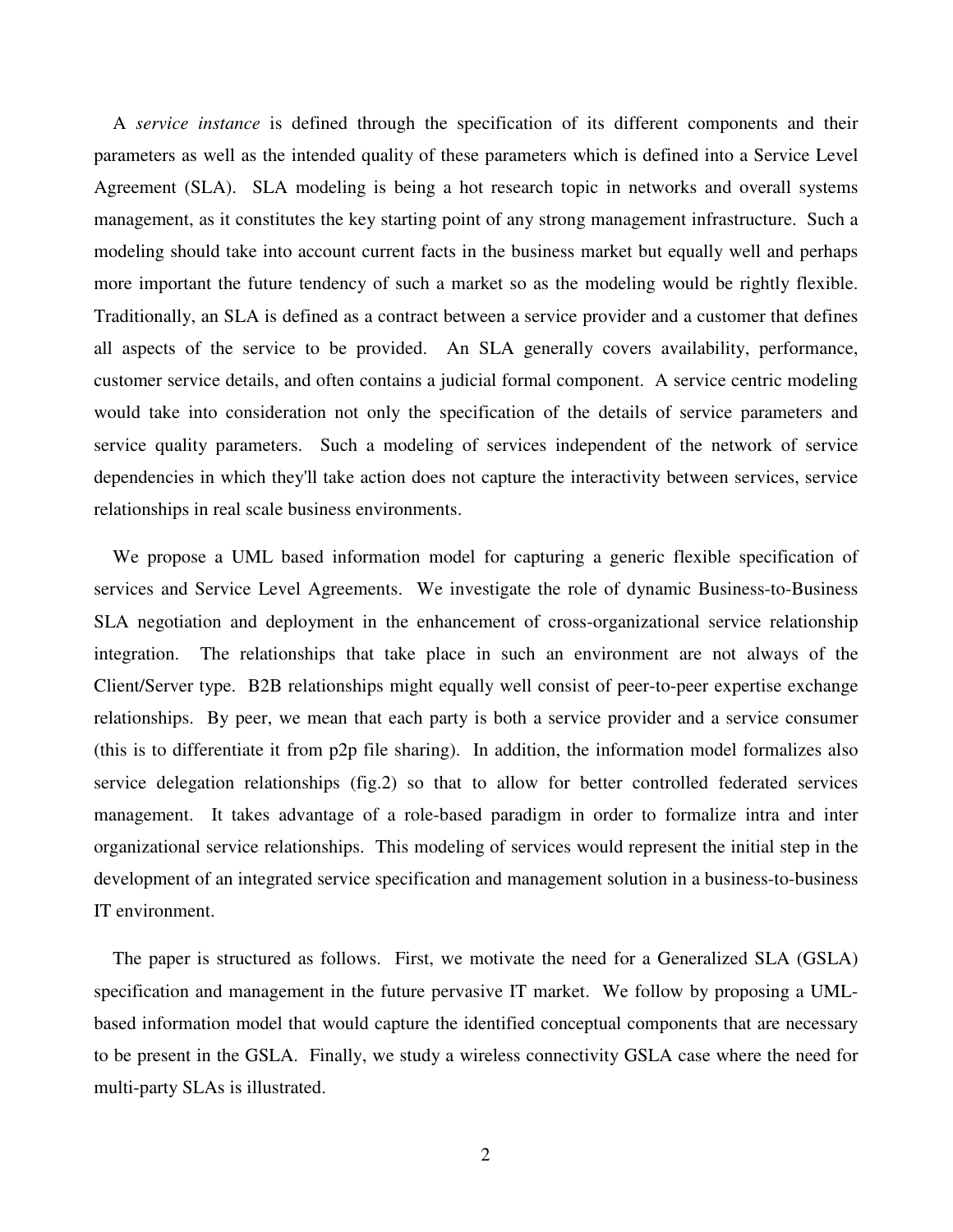## **1. Requirements for a Generalized Multi-Party SLA (GSLA) Specification**

As well-defined Service Level Agreements (SLA) should govern service interactions, the modeling of SLAs represents a major building block of any sound Service Management Framework. SLAs are hence required in service interactions regardless of the underlying communication medium whether it is wired or wireless. Because of this, the SLA modeling we propose hereby holds also for wired environments. We also try to identify not only the elements necessary for the specification of the SLA, but also those necessary to take into consideration to be able to manage efficiently those SLAs.

Adapted from [16][4], an SLA (Service Level Agreement) is recognized to be a contract between a Service Provider (SP) and a Service Customer (SC) which is designed to create a clear measurable common understanding of the minimal expectations and obligations about what the customer is requesting and what the provider has committed to provide and at which constraints. The constraints may be of any type and normally include contract scope (temporal, geographical, etc.), the agreed upon billing policy, as well as the behavior in case of abnormal service operation. Hence, an SLA constitutes a legal foundation over which both parties can rely in order to plan their relative businesses and future growth.

We believe however that this view of SLAs as concerning only single client-server relationships is restrained and is unable to catch up all real life situations where complex business relationships involving more than two parties take place and where SLAs are required to fix-up the rules for the well conduct of the business relationships. This situation exists particularly in wireless environments where by nature many parties might be involved into a same service relationship, such as a video conference, a live scene multicast, a multi-player wireless game, and so on. Also, we need to take into consideration that many service relationships start and end up in wireless environments, while the end-to-end connectivity is assured through a combination of heterogeneous wireless and wired networks as is the case in the Internet.

To differentiate the classic Client-Server view of an SLA that is predominant in the literature from the view we introduce here, we will call our Multi-Party SLA model the GSLA (for Generalized SLA). Hence, when we employ the term SLA we mean the usual classic Client-Server SLA, however keeping in mind that an SLA is not but a special case of a GSLA.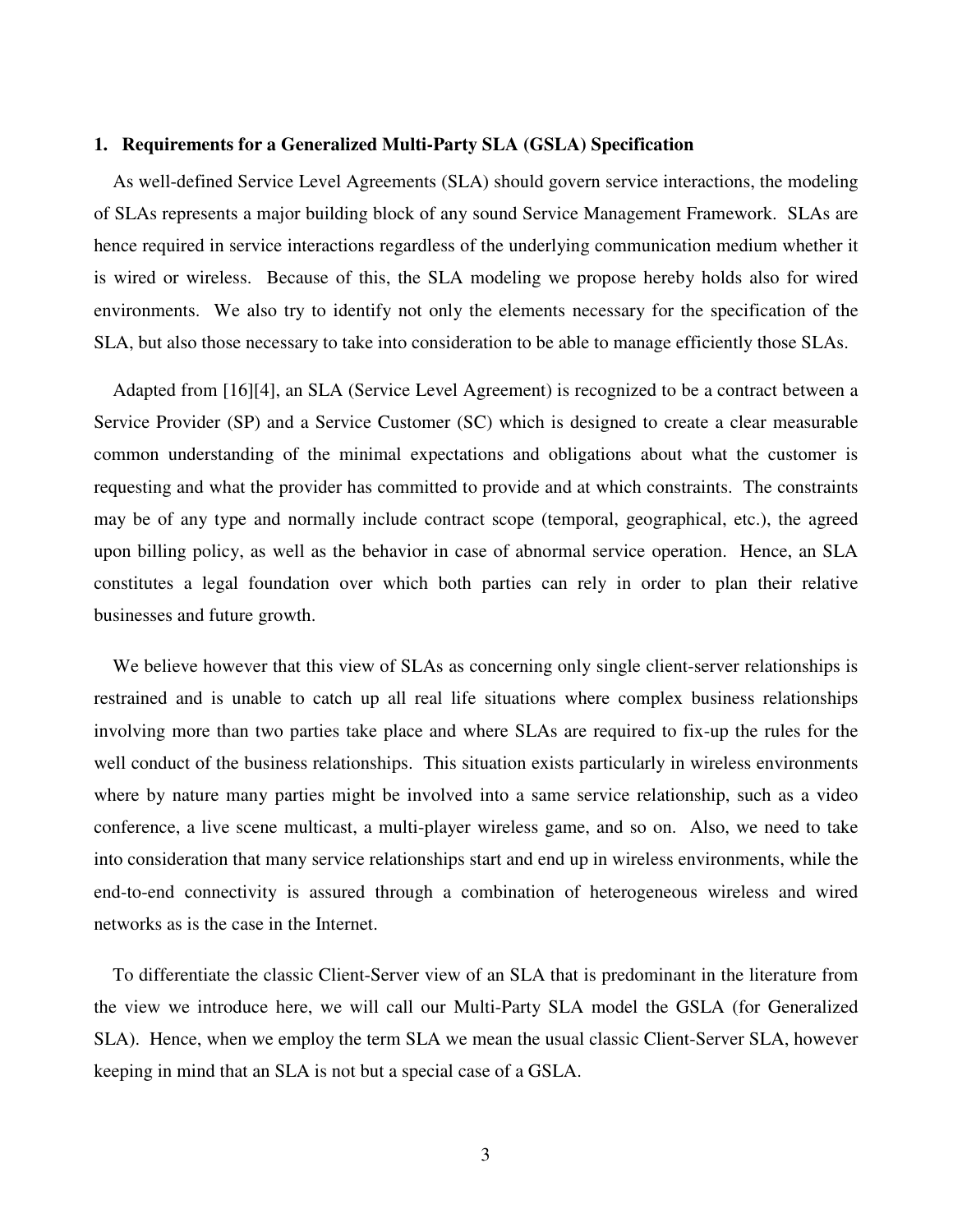The simple form of a GSLA occurs when two parties, say A and B, agree upon a given exchange of services. For example, A renders some service(s) to B and B renders other service(s) to A according to specified constraints. A typical example is that when A and B are physically neighbor Network Operators and the exchanged service concerns bandwidth trunks linking the two adjacent operator domains. In this case, it is both useful and more natural to catch up the service relationship between the two operators into one semantic and structural unit. In this case, the SLA between A and B can contain rules that might specify some actions related to the trunk from A to B if ever the B-to-A service experiences unexpected irregular behavior. Finally, One notices that the most degenerate form of a two-parties SLA is when A's service to B is null. Hence, A becomes a *Pure Service Customer* and B a *Pure Service Provider*.

To be able to manage GSLAs, we need to see how they can be related in real business situations. In the case of an e2e (end-to-end) GSLA, such as a Service Customer (SC) invoking a VoD Service Provider (SP), a chain of GSLAs (Figure 1) spanning many ISPs may intervene so that the e2e VoD service will function properly.





This linear SLA relationship is not the unique possible interaction model in a real business situation. A set of SC-SP (Service Customer-Service Provider) SLAs might equally have a hierarchical structure in which a whole SLA references, or is composed up of, a set of other "smaller" SLAs. This is presently the trend of many SPs of various specializations. These SPs are evolving to focus on the growth of their core competency in a cost effective manner. Hence, mitigating the serious worldwide shortage of IT skills and improving the rapid innovation in a value chain or hierarchy of IT Services.

This linear SLA relationship is not the unique possible model of SLA-dependency we could find in a real business situation. A set of SC-SP SLAs might equally have a hierarchical structure in which an SLA references, or is composed-up of, a set of other supporting SLAs.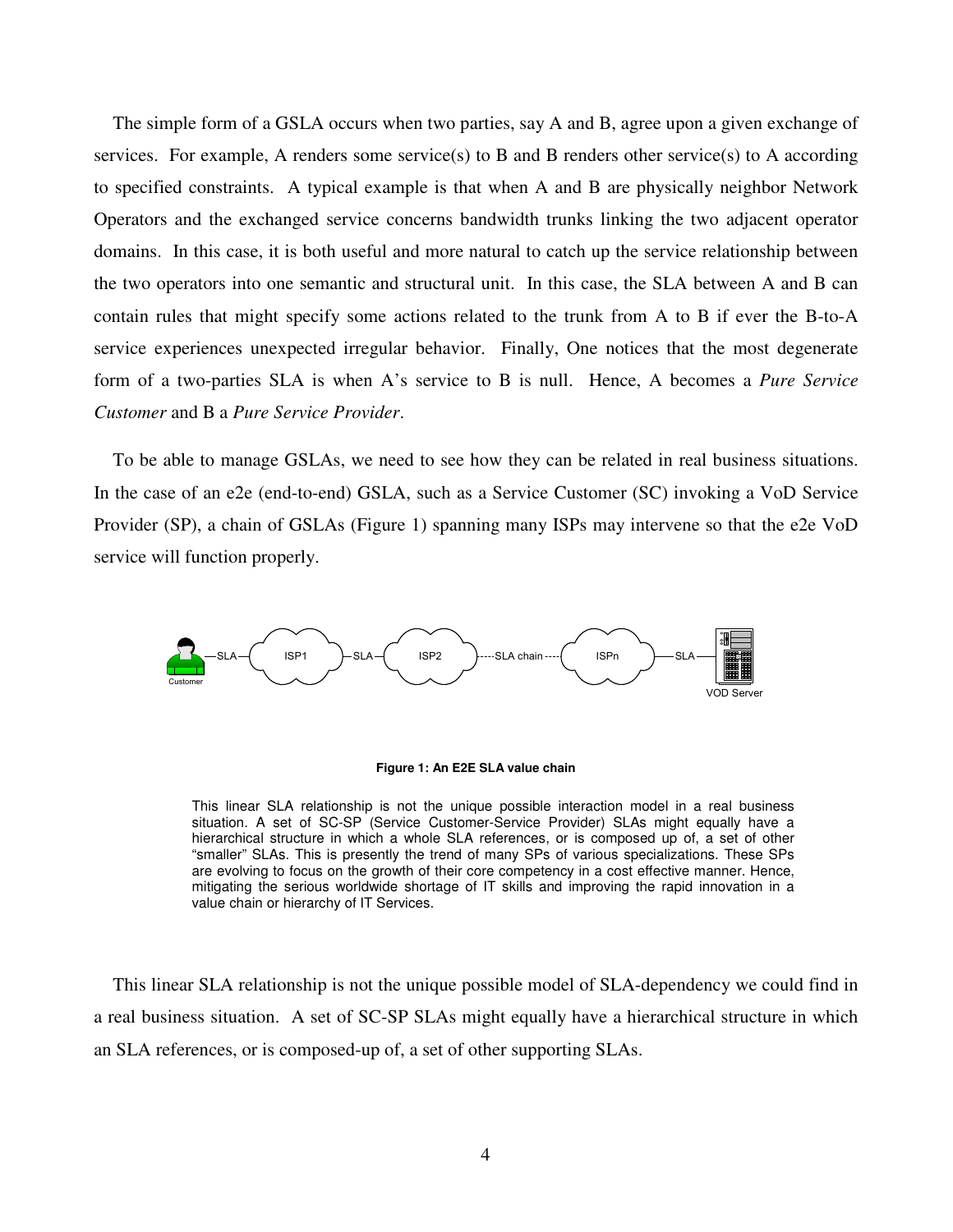The last GSLA form we could encounter is that when more than two parties participate into the contract with more or less complex dependencies between all the involved services. This concerns for example situations where multiple SPs tightly cooperate in order to deliver strong e2e QoS assurances. Real cases of such a form of SLA are found for example in MANETS, where all parties (Ad Hoc nodes) participate in the overall QoS assurance policy. A GSLA model should then capture this complex case.

To summarize, a GSLA definition in a universal ubiquitous service-driven Market is governed by various business needs which differ according to the position of a service contractor whether it plays the role of a SC, a SP, a Third Party (ThP), or simply a Party (i.e. plays both SC and SP roles):

- $\cdot$  In the case of a SP, the emphasis is much on expenditure minimization and profit maximization along with clever service offering. For this to happen, standard formal GSLA specification and fulfillment mechanisms along with small risk evaluation results are key differentiation features in a highly competitive IT market.
- $\triangle$  For a ThP contractor role, he is generally present for trust purposes. It may take the role of monitoring the delivered service level, or simply as an official contract witness for judicial validation.
- $\cdot$  In the Multi-Party GSLA case, the contracting parties are here for a kind of expertise exchange as both are offering a service in return of another service but through clearly specified service guaranties and pricing policies.

After motivating the different requirements for a generalized SLA specification, we now consider the challenge of designing a GSLA information model which best supports the above requirements.

## **2. A GSLA Information Model**

SLA models proposed in the literature [2][6][8][10][16] reveal the same overall structural components. This sustains the idea of coming up with a unified information model for SLAs.

First, we need to differentiate between SLA modeling at a business level and current or future network management technologies; as a universal SLA modeling solution should be able to handle

 $\div$  If he is a SC, then he awaits for a clear and valid specification of the GSLA with sufficient guaranties and monitoring sensors that guide the appropriate pricing policy in return to the offered service.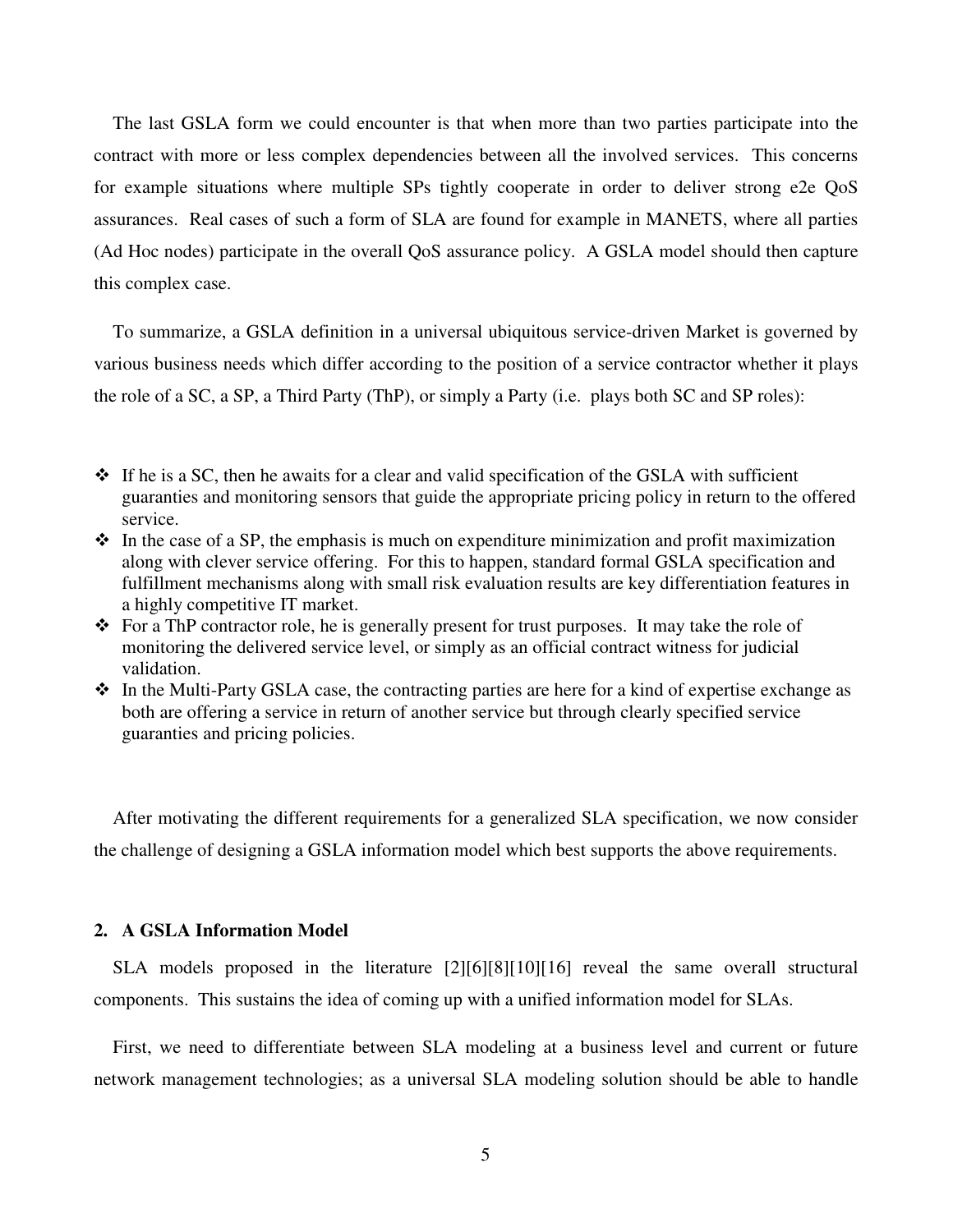both of them and in a seamless way. This implies that the specification needs to be as open as possible to modular design and evolution. Besides, in modeling our GSLA, we did understand the importance of standardization in empowering universal SLA management solutions. This helped us profit from the work that has been made in the DMTF and IETF for the standardization of system management components. We have referenced such components whenever this seemed plausible as a choice.

A GSLA is defined as a *contract signed between two or more parties relating to a service relationship and that is designed to create a clear measurable common understanding of the role each party plays in the GSLA*. A party *role* represents a set of *rules* which define the minimal service level expectations and service level obligations it has with other roles and at which constraints. The constraints might be of any type and normally include contract scope (temporal, geographical, etc.), the agreed upon billing policies, as well as the expected behavior in case of abnormal service operation.

We identify in Figure 2 the top-level components of the GSLA. A GSLA comprises a set of *parties* joined according to a certain *schedule* in order to realize the contract by playing each one or more *roles*. During the GSLA life cycle, a required behavior or constraint related to the GSLA is captured in the model by the abstract *GSLAPolicy* component. A *GSLARole* inherits indirectly from the GSLAPolicy (see Figure 6). This is to catch the idea that a role is modeled at first approximation by a set of GSLA Rules, and as it participates in defining the behavior of the system, it is derived from the GSLAPolicy component. A *Schedule* component represents the temporal scope during which a GSLA component is valid. A Schedule class is a specialization of a Constraint. A *Constraint* is an abstract class intended to capture any type of logical predicates over GSLA components parameters. A Constraint is always attached to one or more GSLA components. For example, if a party Role is valid only for a determined time intervals, a schedule object attached to this role should be able to carry out this constraint. Finally, as a GSLA is here to guarantee the quality of offered services, the SLA object comprises one or more *Service Packages* to each of which is associated a *Service Package Objective* that some GSLA party is required to guarantee as is specified in its attached role(s).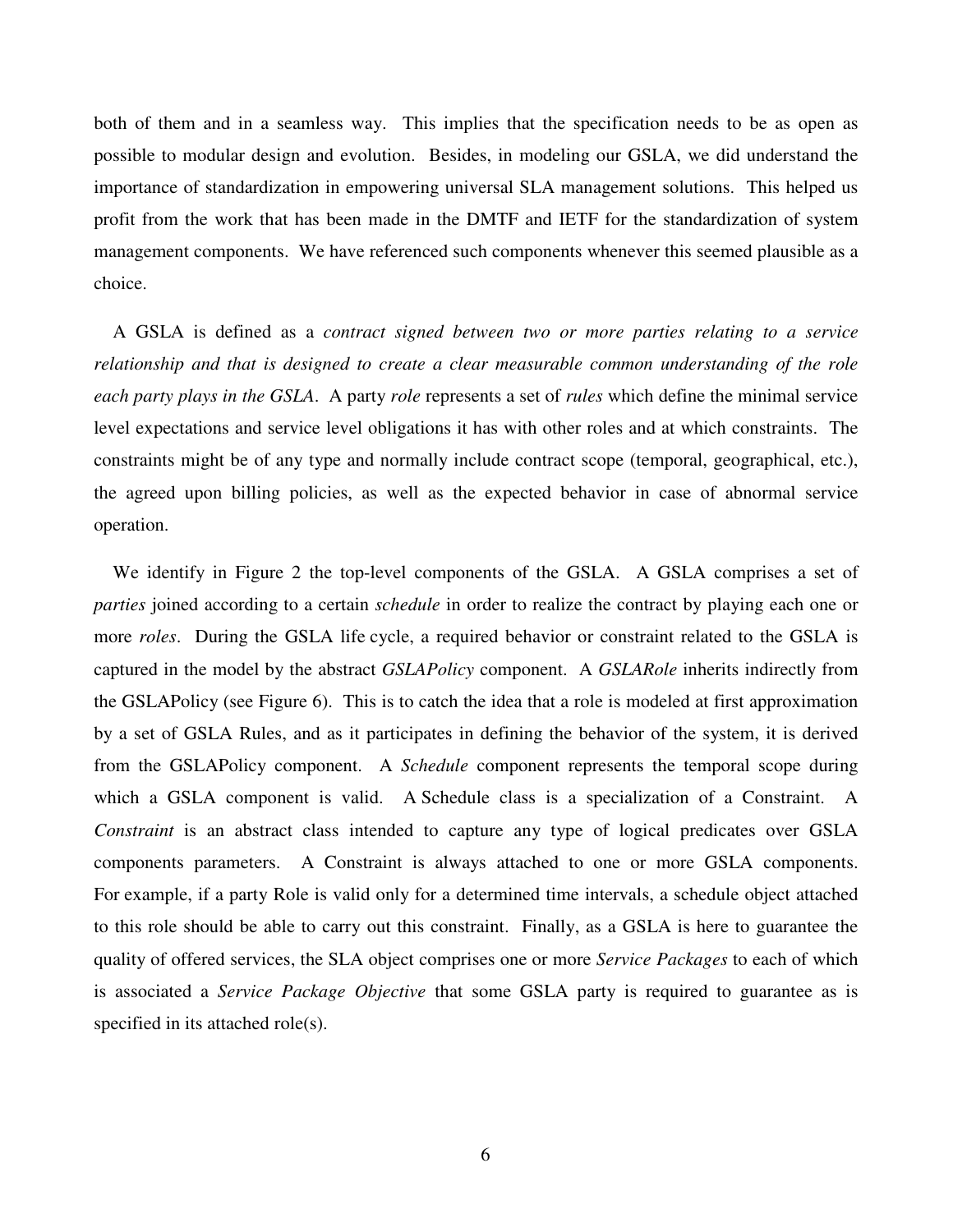

**Figure 2: GSLA Top Level Components Hierarchy**

We identify in this figure the top-level components of the generalized Multi-Party Service Level Agreement Information Model. This model comprises a set of *parties* joined according to a certain *schedule* in order to realize the contract by playing each one or more *roles*. During the GSLA life cycle, a required behavior or constraint related to the GSLA, is captured in the model by the abstract G*SLAPolicy* class. A G*SLARole* captures in a formal way any behavior that a GSLA party would accept to play.

A GSLA contractor *party* can be either a *Third Party (ThP)* or a *Peer Party*. A ThP is not directly considered in the GSLA. It serves for trust purposes for the validation of the contract and to ensure impartiality. A peer, on the other hand, represents a major player in the GSLA. A degenerate form of a peer concerns either a pure *Service Customer (SC)* or a pure *Service Provider (SP)*. A Service Customer ensures no Service Level Objective (SLO) but is the subject (consumer) of offered services.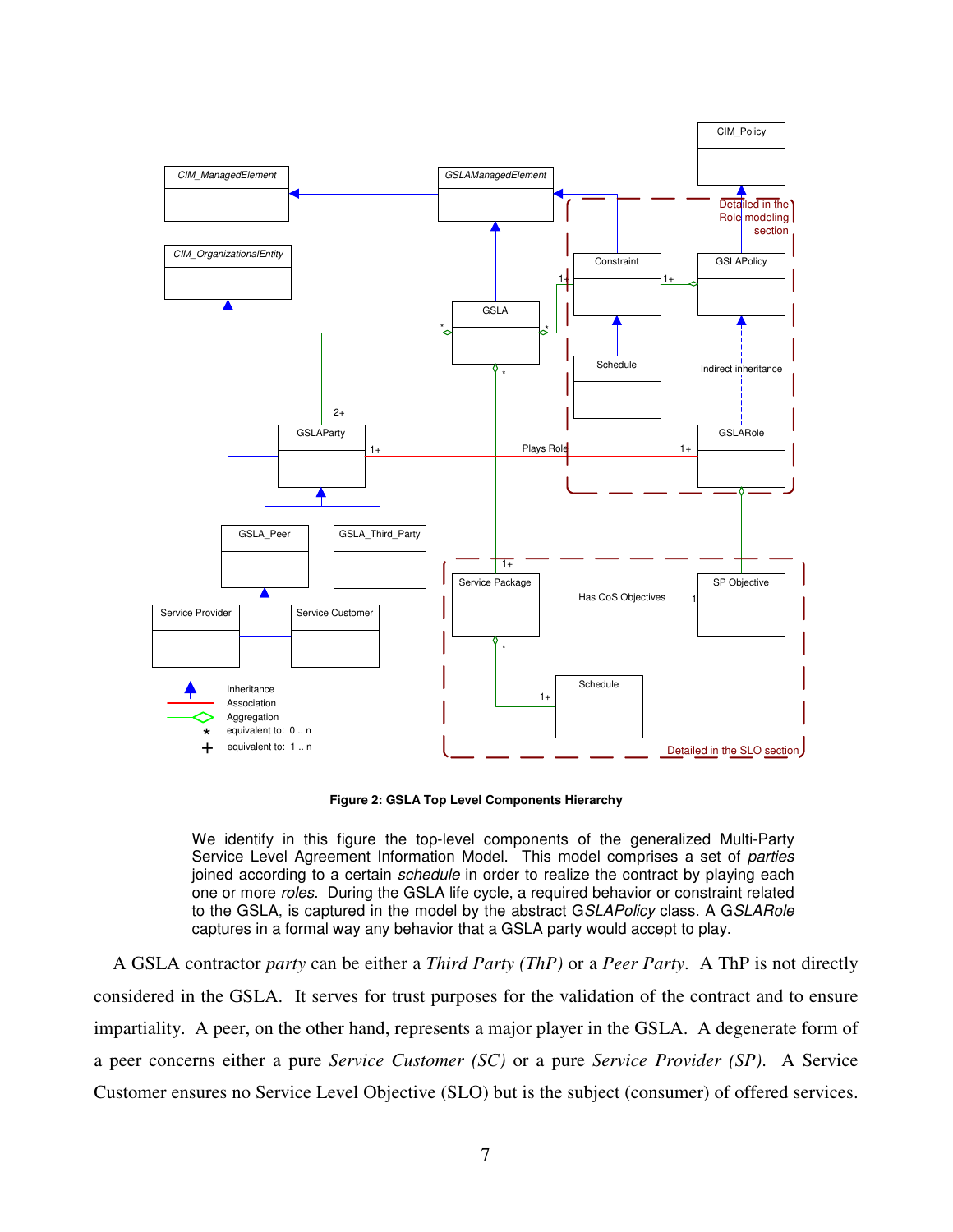Since the differentiation between SC, SP, Peer, or ThP concerns the contents of the role they play, there is no need to have them as separate entities, they do all hold within the GSLAParty entity. This means that the inheritance links from GSLAParty and GSLAPeer represent a specialization rather than an extension to GSLAParty capabilities.

A GSLA Service Package (SPg) is composed of a set of *Service Elements* each of which is related to one or more *Service Resources*. A Service Element (SE) [16] typically represents a single technology-specific service capability, such as an IP connectivity, or an operational capability, such as a help desk support. An SPg represents a group of related SEs that need to be instantiated and managed as a whole. A simple example concerns an Internet web access service, which requires at least an HTTP protocol support and an IP connectivity SEs. An SPg concerns a group of services that are generally offered altogether, such as a web browsing and a mail service and/or a web hosting service. In this case, we notice that service elements can have *requires* relationships that are needed for their operation. An SE can be directly related to a physical service resource. A service resource is intended to be transparent to the customer and represents a basic provider resource, such as an email server, a network element, a processing server, a database, or a stockpile.

### **Modeling Service Level Objectives**

The next building block of the GSLA information model concerns Quality of Service (QoS) modeling. Overall Service Quality is a broad concept covering many performance aspects and numerous measures. It may be defined as [16] "*the collective effect of service performances that determine the degree of satisfaction of the user of the service*". Our GSLA information model captures all aspects related to service quality starting from the SPg Objective class.

A Service Package Objective (SPO), as its name suggests, defines Service Level Objectives for one or more SPgs. Basically, an SPO is a constraint and it can be defined mainly through two different ways. First, it can be defined as a set of predicates or logical expressions over one or more SPg Parameters. This represents a high level way of defining QoS objectives based on direct calculus made over high-level service parameters that are synthesized up (Figure 3) from the basic System Metrics up through System Resource (SR) parameters and System Element (SE) Parameters. The other way around is to calculate the objectives based on QoS appreciations coming from subordinate Service Element Objectives. This represents the high-level compilation of low-level QoS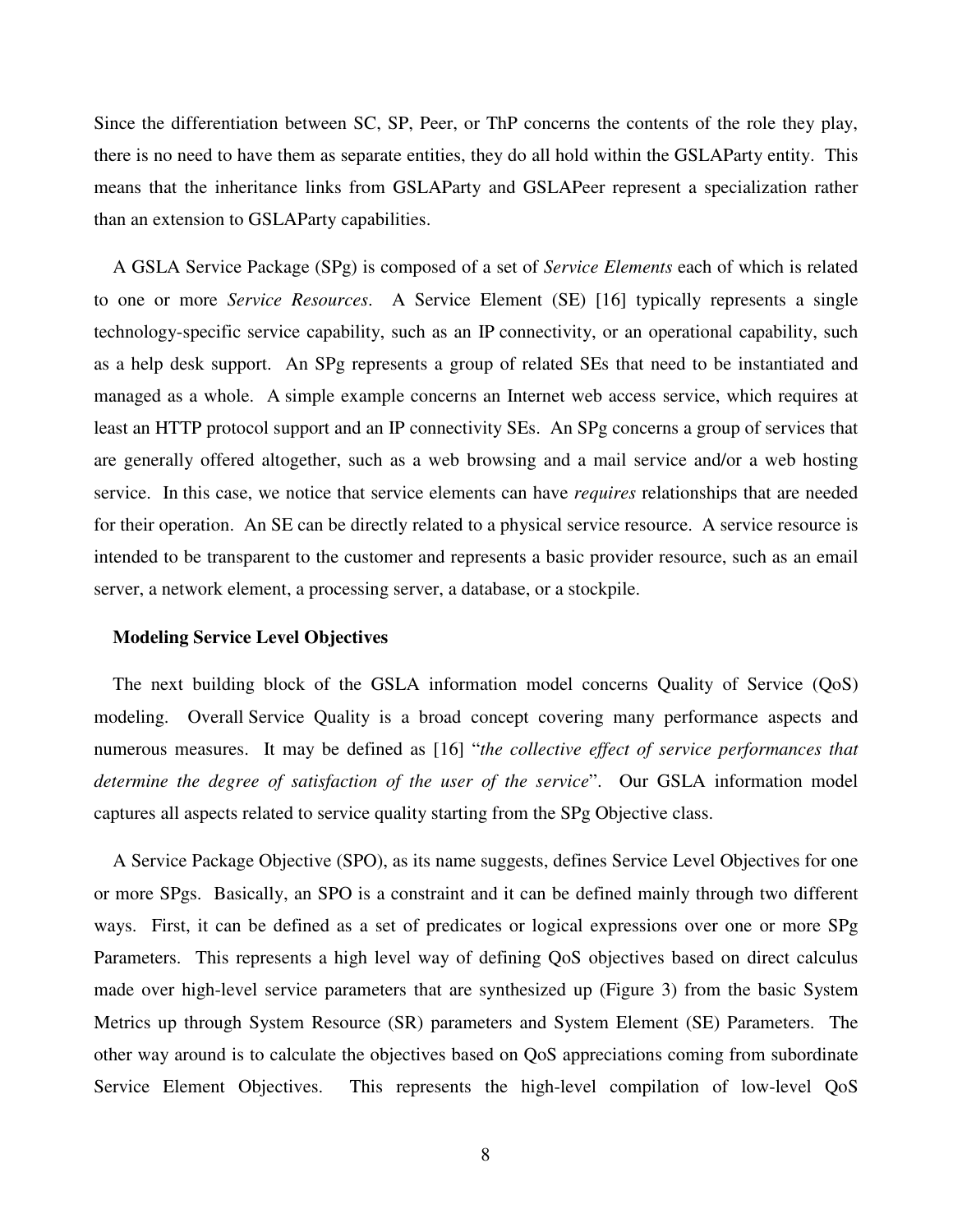appreciations. This second approach in appreciating the overall Service Quality reflects better the way users appreciates a given service infrastructure, i.e, by giving a final appreciation based on separate 'sub' appreciations over the different service components.



**Figure 3: Services, parameters, and Service Objectives structure in the GSLA**

Suppose for example that the offered SPg is composed up of a web browsing SE, an email SE, an FTP SE, and a VoD SE. A SPg parameter SPgMeanPerf may be defined equal to Mean(SPgPerfTimeSeries). SPgPerfTimeSeries being a series of SPgPerfElement values. A SPgPerfElement parameter is calculated through a function f(MailSE.Perf, FTPSE.Perf, WBSE.Perf, VoDSE.Perf) of the performance of each constituent SE of the SPg. The value of SPgMeanPerf may then be used by certain SPO, say SPgPerfO, to appreciate whether the overall SPg performance is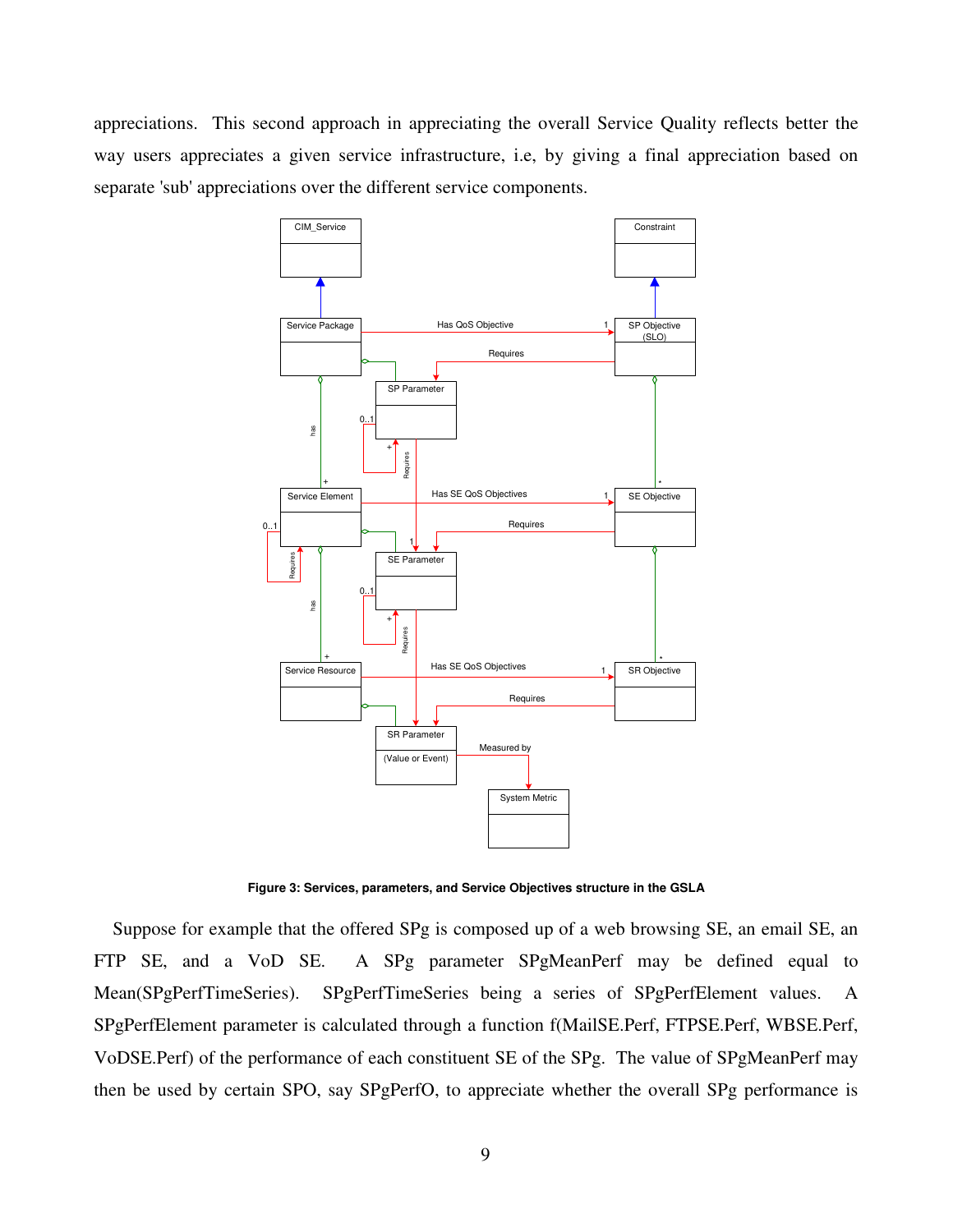acceptable or not based on some contracted thresholds. The other way around is to define an SPO that constructs the overall SPg performance appreciation based on the results of the SE Objectives of each SE of the package. In this case, the SPgPerfO might contain a set of logical expressions such as "IF (at least 3 of (WBSEPerfO, WBSEPerfO, WBSEPerfO, WBSEPerfO)) == good THEN  $SPgPerfO \bigoplus_{\text{good}}$ ".

#### **Role Based SLA modeling and the policy-based approach**

We reach now the third and final building block of our GSLA model. Here, we consider the modeling of the behavior each party of the GSLA is required to observe during the GSLA life cycle. As each party plays a role or a set of roles in the GSLA, role modeling should be able to capture all aspects of behavior a party (SC, SP, Peer, or ThP) should have. For this, we will take advantage of the study we did in [14] about policy specification and policy based management systems. The reader is encouraged to refer to this work for more details about the different choices that guided our policy and role related modeling in the GSLA information model.

A system behavior at the lowest view is modeled as a policy. By system, we mean any component participating during the overall GSLA life cycle, be it a person, a software component, a network element, or an organization. Research made in RBAC (Role Based Access Control) systems and security management systems shows that policies are mainly of two kinds: action policies and authorization policies. Conceptually, an *authorization policy* defines conditions for limiting access to or actions over some system components or operation. Authorization policies are subdivided into permissions and prohibitions. An *action policy* on the other hand, defines conditions that need to be met in order to execute some system operations. Conceptually, an action policy is made up of two main components: a (set of) condition(s) implying the execution of a (set of) action(s)

#### $\text{ACTION POLICY} = \text{CONDITION(s)} \rightarrow \text{ACTION(s)}$

A Condition is a generic term. It can be a temporal condition, a condition over existing system parameters, or a condition concerning specific system states. Because of the special importance temporal conditions and system state conditions possess, further decompositions of a Condition into temporal condition, event condition, and other conditions has been largely accepted within both the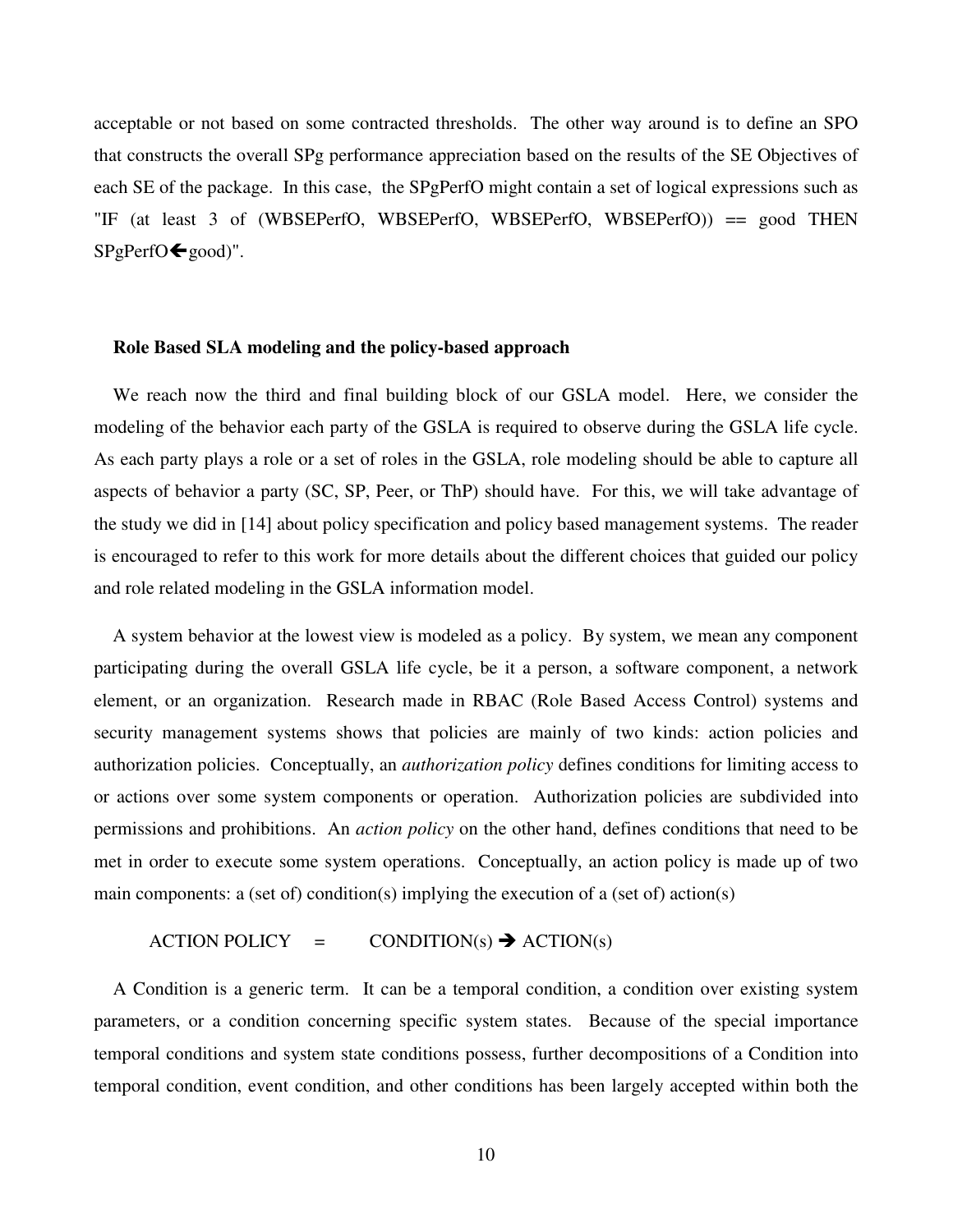networking management and the security management communities. PDL [14] formulates action policies using the Event-Condition-Action (ECA) rule paradigm and extends it by providing a rich event sublanguage allowing only un-interpreted concurrent actions. Events represent a clever mechanism to transport useful local status information to portions of the system that need it. With events we become able to mark history that we want to record and hence have a better understanding of the system "state" information.

We identify three main policy types: permissions, prohibitions, and duties. A *Permission* specifies an authorization to execute a certain action, such as accessing a client's profile data. It can also be a *delegation* for another role to execute an action. A SP can delegate the monitoring of some GSLA parameters to a ThP that the customer is unaware of. In this case the delegation policy represents a formal way to capture the role of that ThP. A policy can also represent a *Prohibition*, that is, a negative permission to access some system components or executing some system actions. Finally, a *Duty* policy represents actions that a role is required to take during system run time. Duties represent the key to QoS policy specification in our model. A duty specifies the actions that must be performed by a role object within the system when specific events occur and a set of conditions are met. The syntax for a duty policy using follows:

> **<policy** type=duty name=policy-name**>** {**<subject>** domain-scope-expression **</subject>**} {**<eventlist>** events **</eventlist>**} **<actionlist>** actions **</actionlist>** {**<constraintlist>** conditions **</constraintlist>**} **</policy>**

#### **Figure 4: Syntax of a duty policy**

A *Role* is modeled through the set of duty, permission, and prohibition policies having their subject domain the party or the group of parties that play that role, as well as the set of Service Level Objectives (SLOs) that it is required to ensure as part of its responsibilities in the SLA.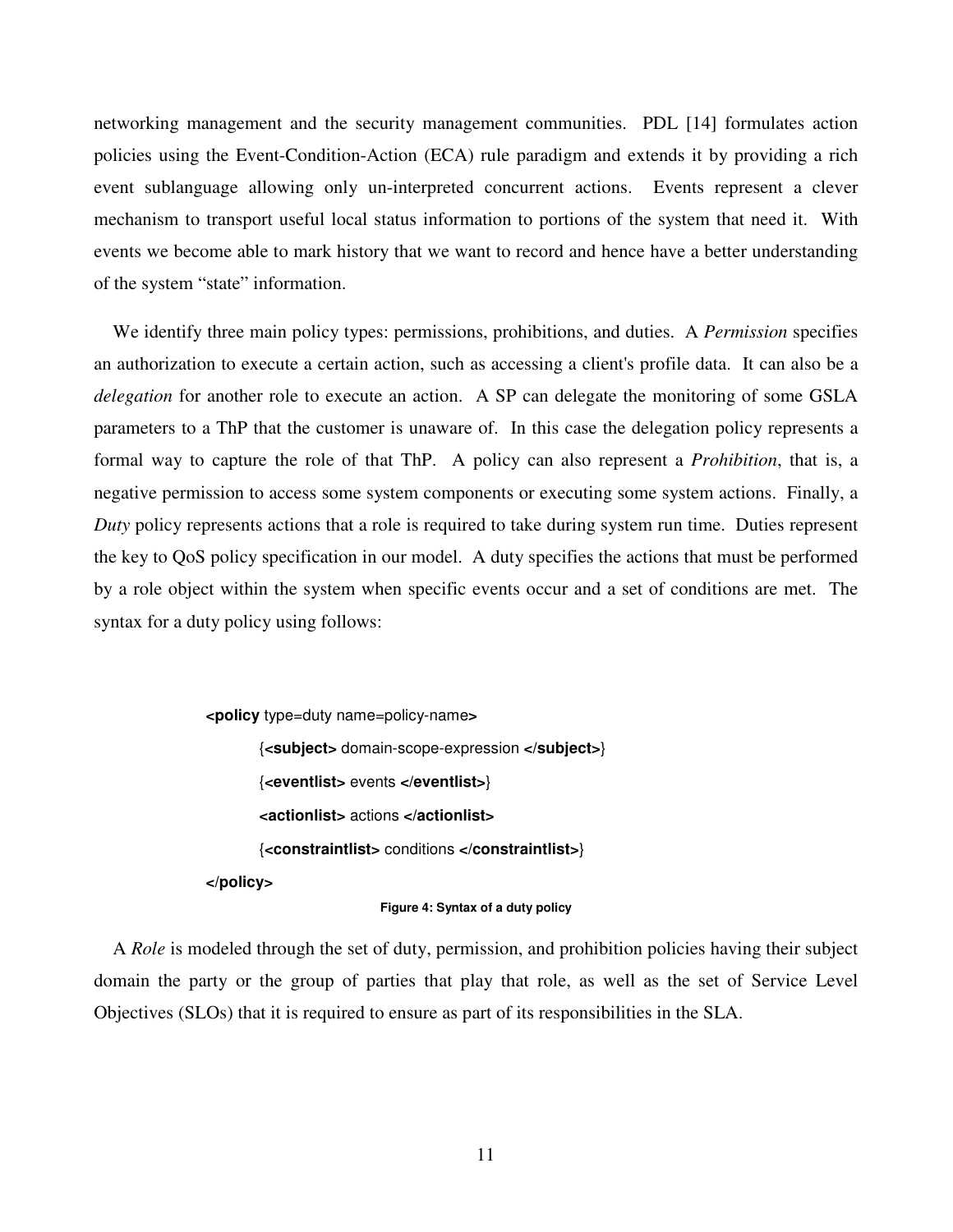

**Figure 5: SLO enforcement Policies and Role intrinsic policies**

Finally, a *Role-Relationship* is a type of policy set which contains rules defining the rights and duties of roles towards each other. For example, if the SP is required to send a monthly report about a given service quality parameter to the client, then a Role-Relationship object will contain this specification. A Role-Relationship can also include policies related to resources that are shared by the roles. It thus provides an abstraction for defining policies that are not part of the role specifications, but are part of the interaction between the roles.

We give hereby the resulting overall structure of the policy model of the GSLA: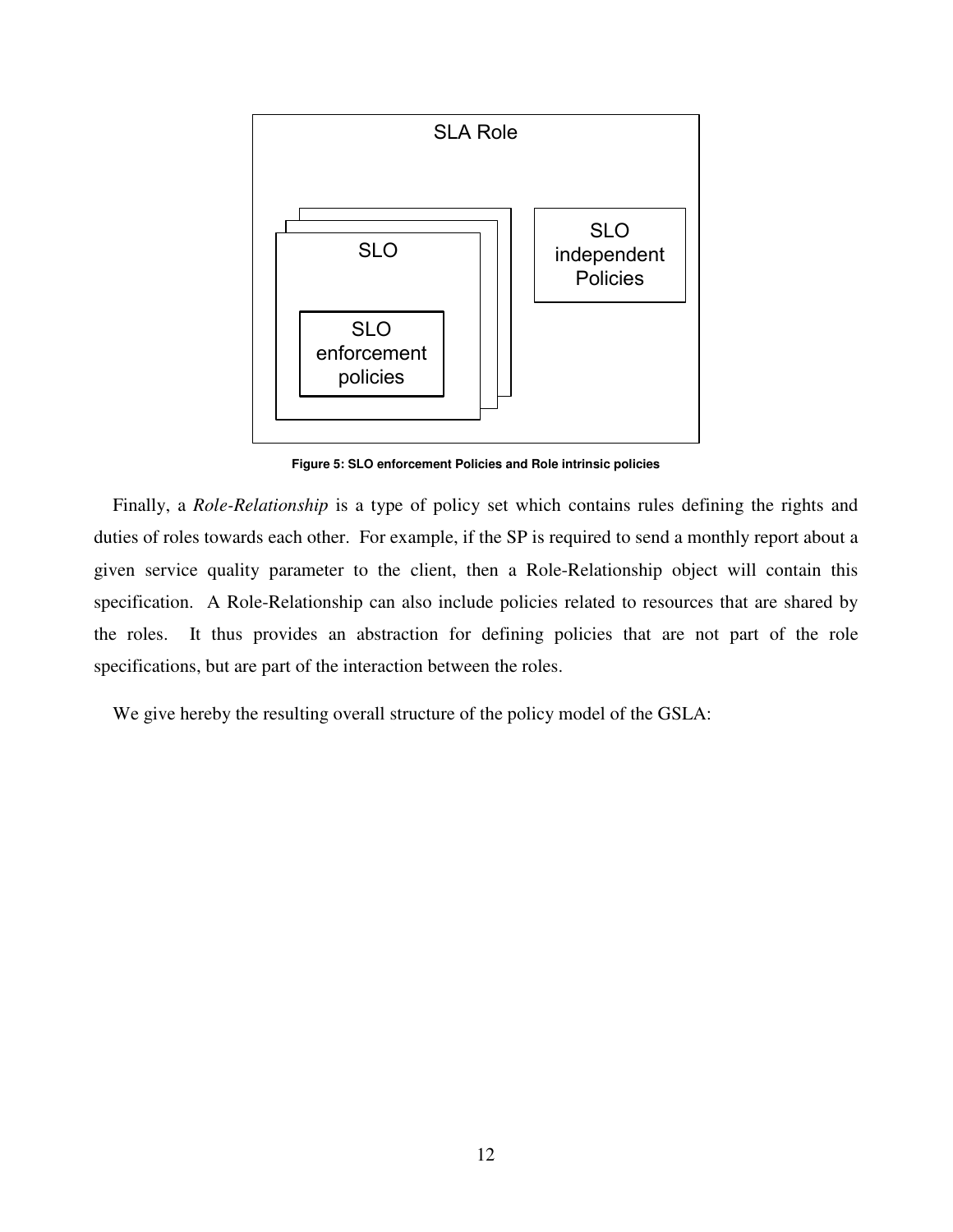

**Figure 6: Modeling Roles and Policies in the GSLA**

#### **3. Use case: Outsourced Video on Demand Service**

We will illustrate how service relationships are captured within the GSLA model through an example of a set of VoD (Video on Demand) SPs which collaborate to offer as much content as possible to their customers and at the same time maximizing their individual benefits. The example might equally hold for internet flight reservation agencies, hotel reservation agencies, and the like.

We suppose that we have 5 VoD Service Providers, which are located respectively in Paris, London, Berlin, Rome, and Madrid. Each VoD-SP serves customers worldwide (over the Internet) and offers a variety of VoD content but specifically specializes in serving local language content. Since, no VoD can contain all the existing Video contents with all existing languages, the VoD SPs would agree to delegate some VoD requests to the VoD-SP which better provides the service. The agreements are not only required for just content shortage, they are also required to meet QoS assurances. The inability to meet a QoS assurance can have multiple sources. If a VoD-SP is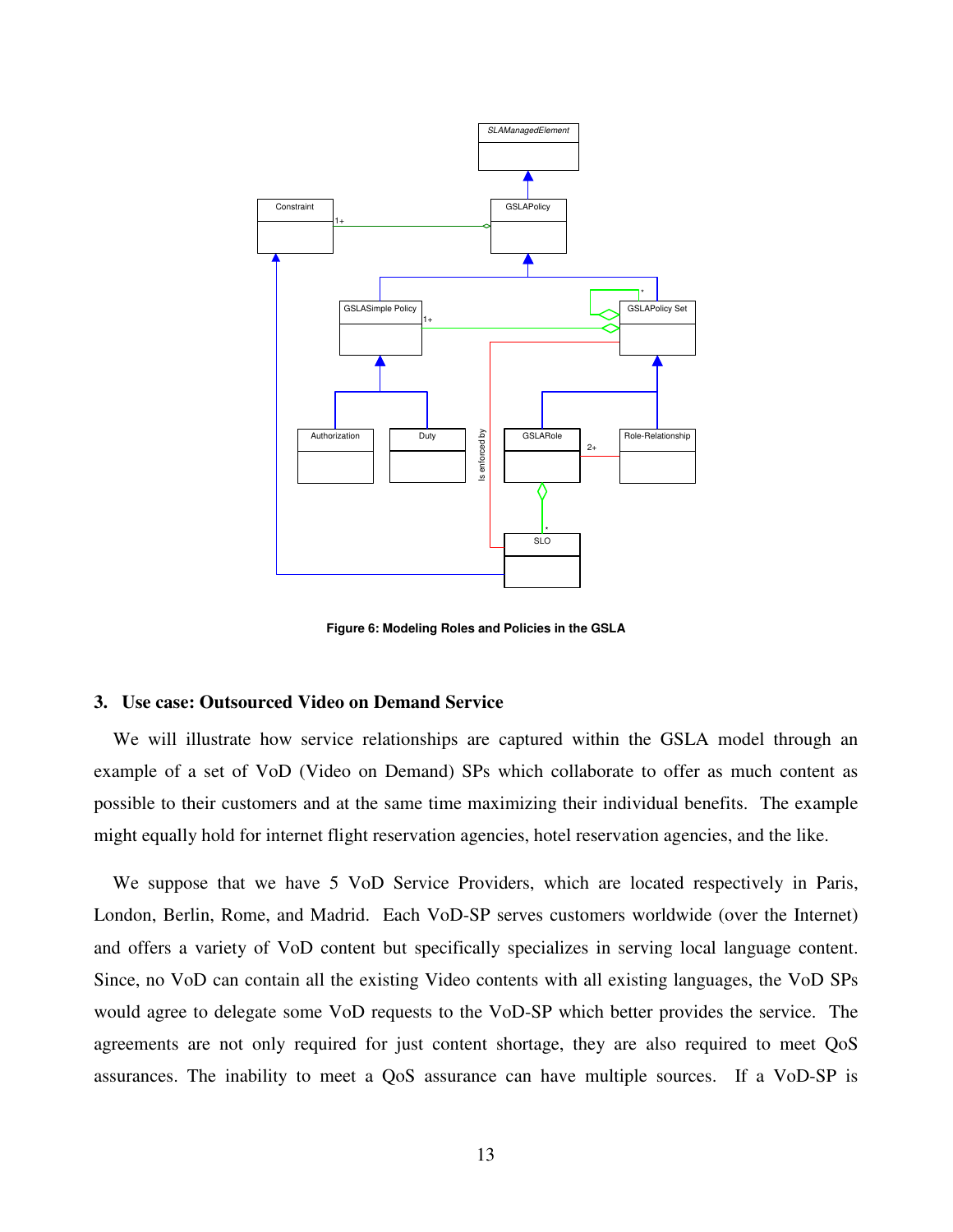congested or the network path from the SC to the VoD-SP is congested at the time of a new SC request session, then it might delegate the task of serving the SC session to another VoD-SP which is able to meet the customer requirements. The delegation is operated on the fly and is managed through specific delegation policies that the VoD-SP incorporates within the SP Role it plays in the GSLA it contracted with the SC.



**Figure 7: Service delegation between a set of geographically distant VoD-SPs**

#### **4. Related work**

In the literature, several SLA information models are proposed. The main feature of those SLAs is that they focus on the client/server framework, with an emphasis on isolated individual view of SLAs, in which the network wide view of services and SLAs interactions is nearly absent. [6][18] defines a Web Services based SLA framework. In this work, an SLA is a bilateral contract made up of two parties, a Customer and a Provider, and models party behavior as a set of obligations. Our model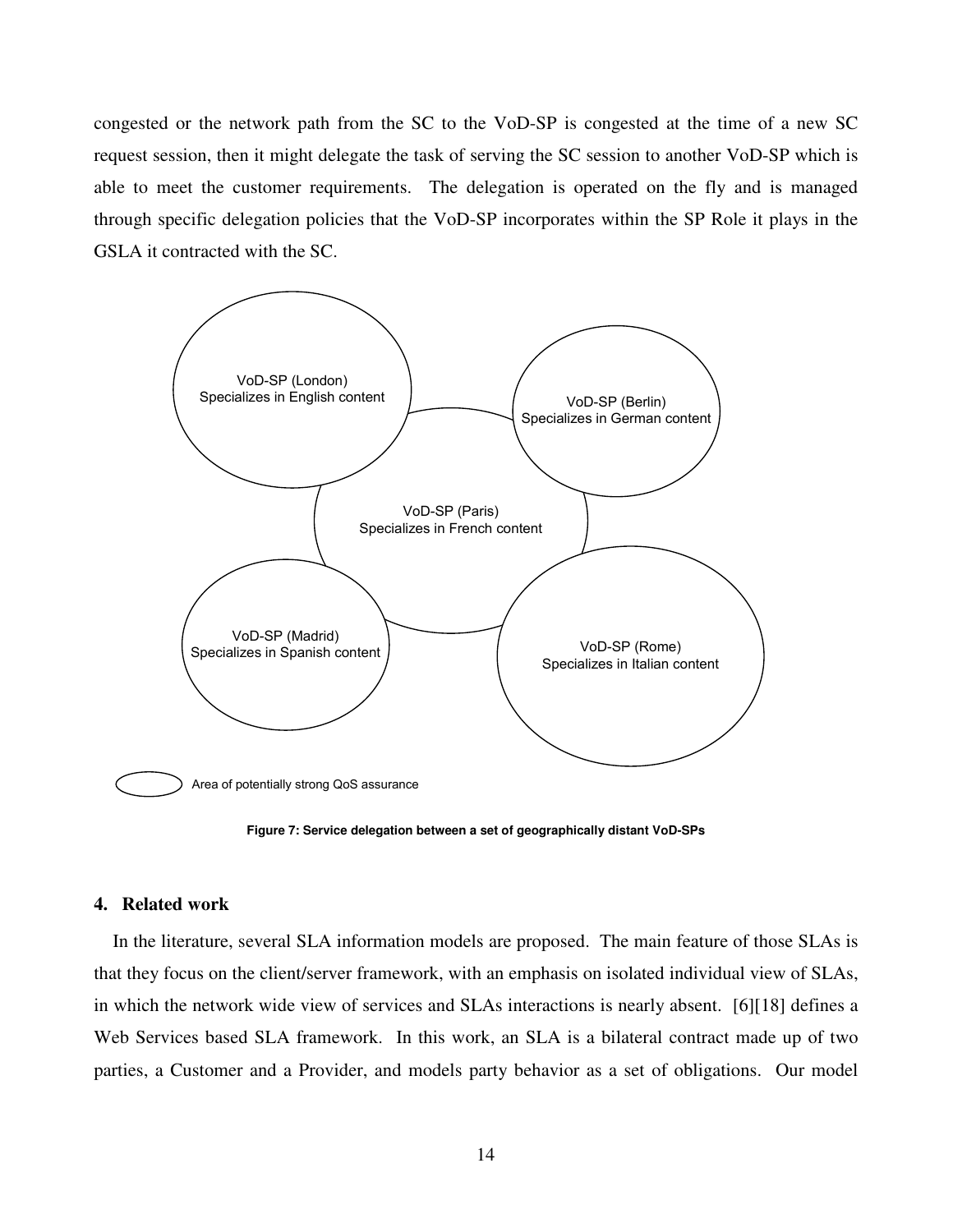enhances this approach by considering a wider definition for the concept of "party" and by bringing forth a modeling of all possible types of behaviors. [20] considers Client/Server SLAs and introduces the notions of client responsibilities, server responsibilities, and mutual responsibilities with respect to non-functional properties. The GSLARole seamlessly captures all those cases. Moreover, it extends it by allowing roles to be attached to more than one party, hence bringing forth a multi-party responsibilities object. [19] addresses the network wide SLA view by proposing a Web Services based overlay network for SLA management. However, their SLA model does not support policies for behavior modeling. Finally, [21] introduces within a client/server SLA model, the notion of service-centric, client centric, and server centric views of an SLA. It proposes an SLA model that supports policies in a basic form. Views represent an important concept and we consider them as a second step in the refinement of the GSLA model. Hence, each GSLA party would have its own local view of the overall logical GSLA. At a transversal plan, refinement of SLOs and high-level behavioral rules represents a second way in defining views over the GSLA components.

### **5. Conclusion and future work**

In this paper, we considered the modeling of Service Level Agreements from the futurist vision of a network of interacting services governed by SLAs that do take into consideration this high-level view within their basic constructs. The main contribution of this work was hence the proposal of the GSLA, a new information model for SLA specification, that is intended to catch up the complexity of future SLA-driven managed networks and systems. We believe the future of the IT business market to evolve towards pervasive multi-party service interactivity. Our model handles the resulting complex multiparty service relationships and considers all cases of service contracts between clients, servers, peers, and third parties. GSLA party behavior is captured into a unique and strong semantic and structural component modeling the role that the party plays. The model defines also a first approximation about how service parameters are specified and monitored. We illustrated the usefulness of our model through. Future work would consider the definition of a complete framework for the management of the GSLA life cycle as well as the development of a test-bed for the validation of the introduced concepts.